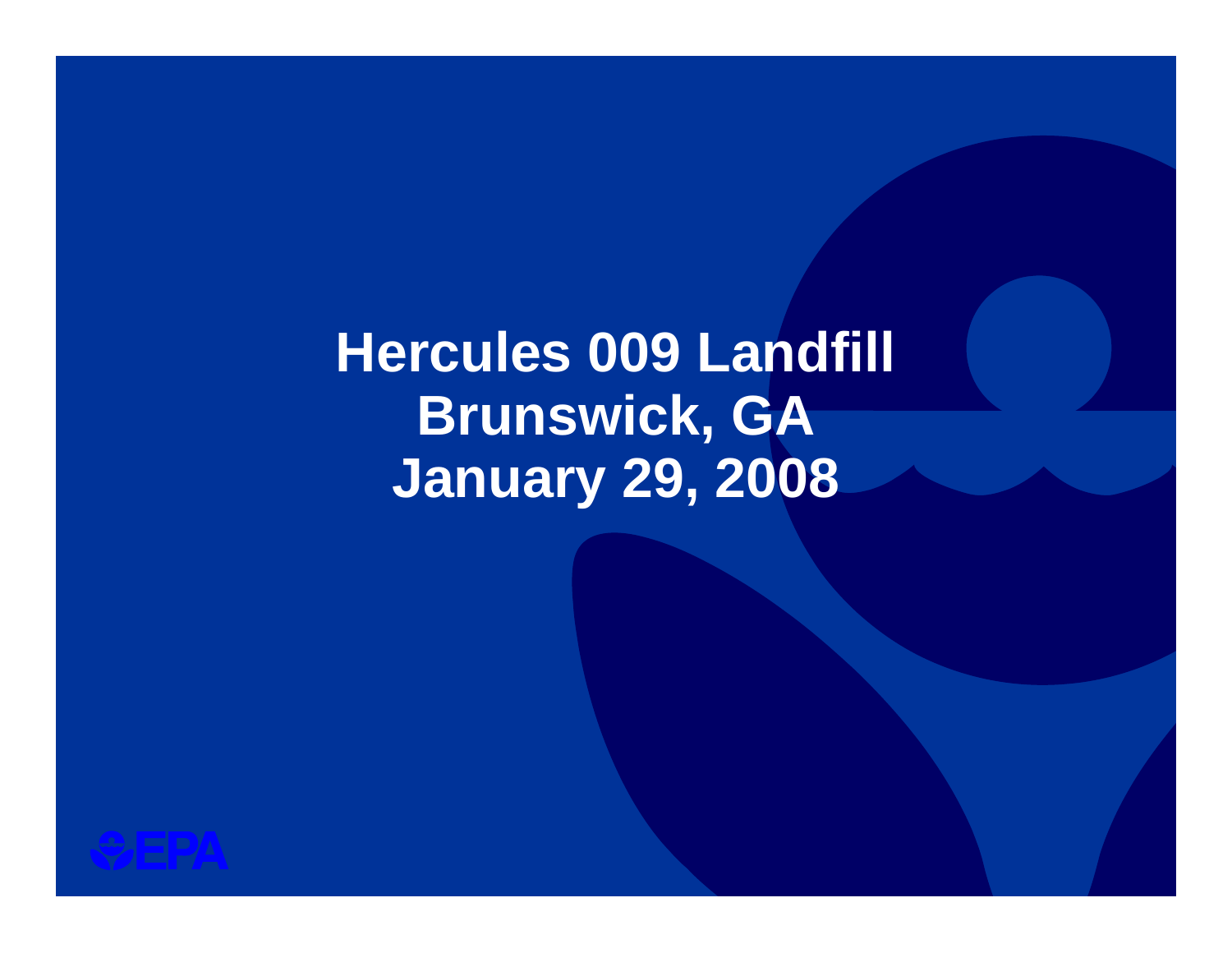# Hercules 009 Landfill History

- ¾ 1948 to 1980 Hercules manufactured toxaphene
- ¾ 1975 to 1980 Hercules Inc. operated 009 Landfill
- $\triangleright$  1984 Added to National Priorities List
- ¾ 1991 Record of Decision (ROD) OU2 connects residents/businesses to city water
- $\triangleright$  1993 ROD OU1 in-situ stabilization

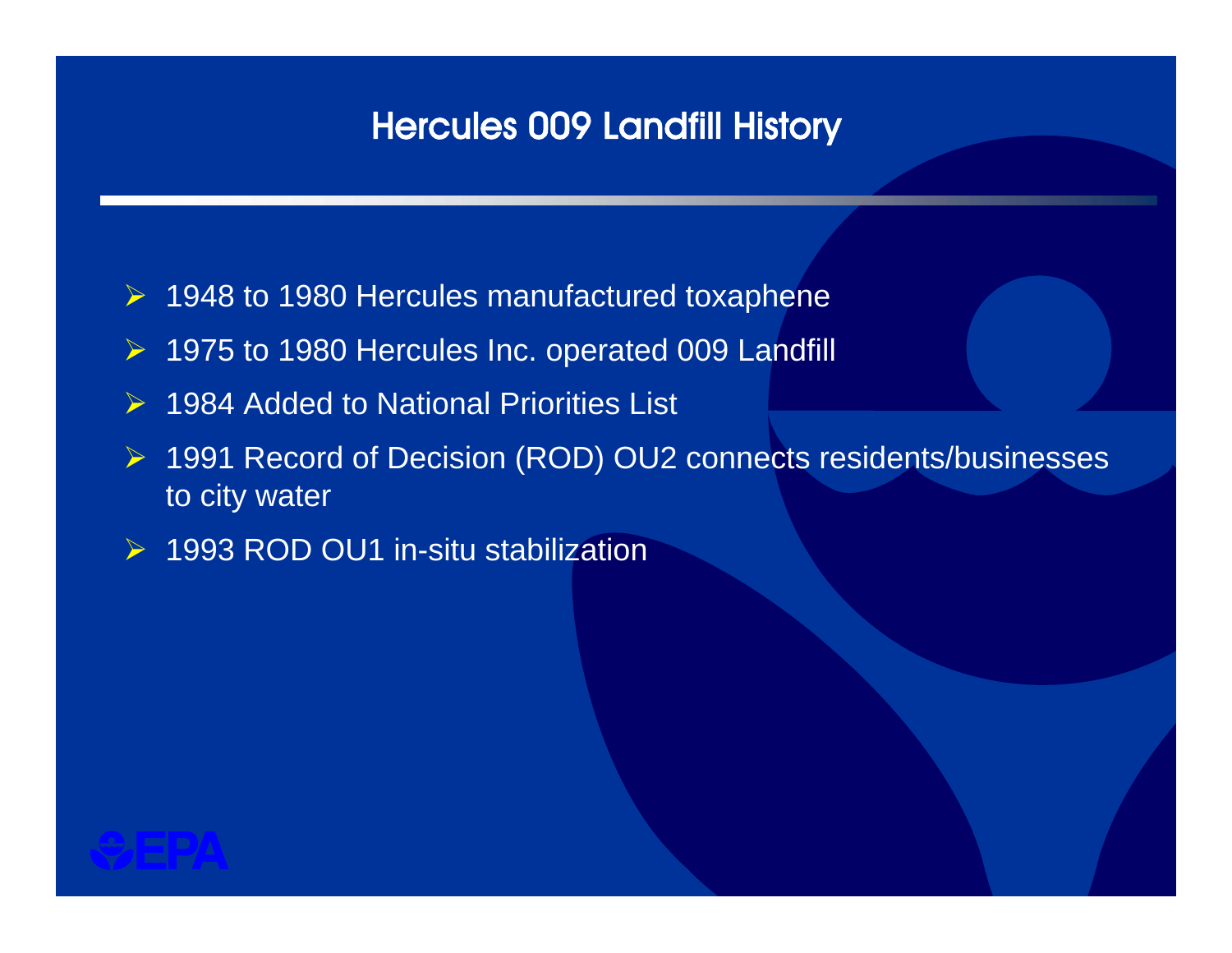### Hercules 009 Landfill and Surrounding Area

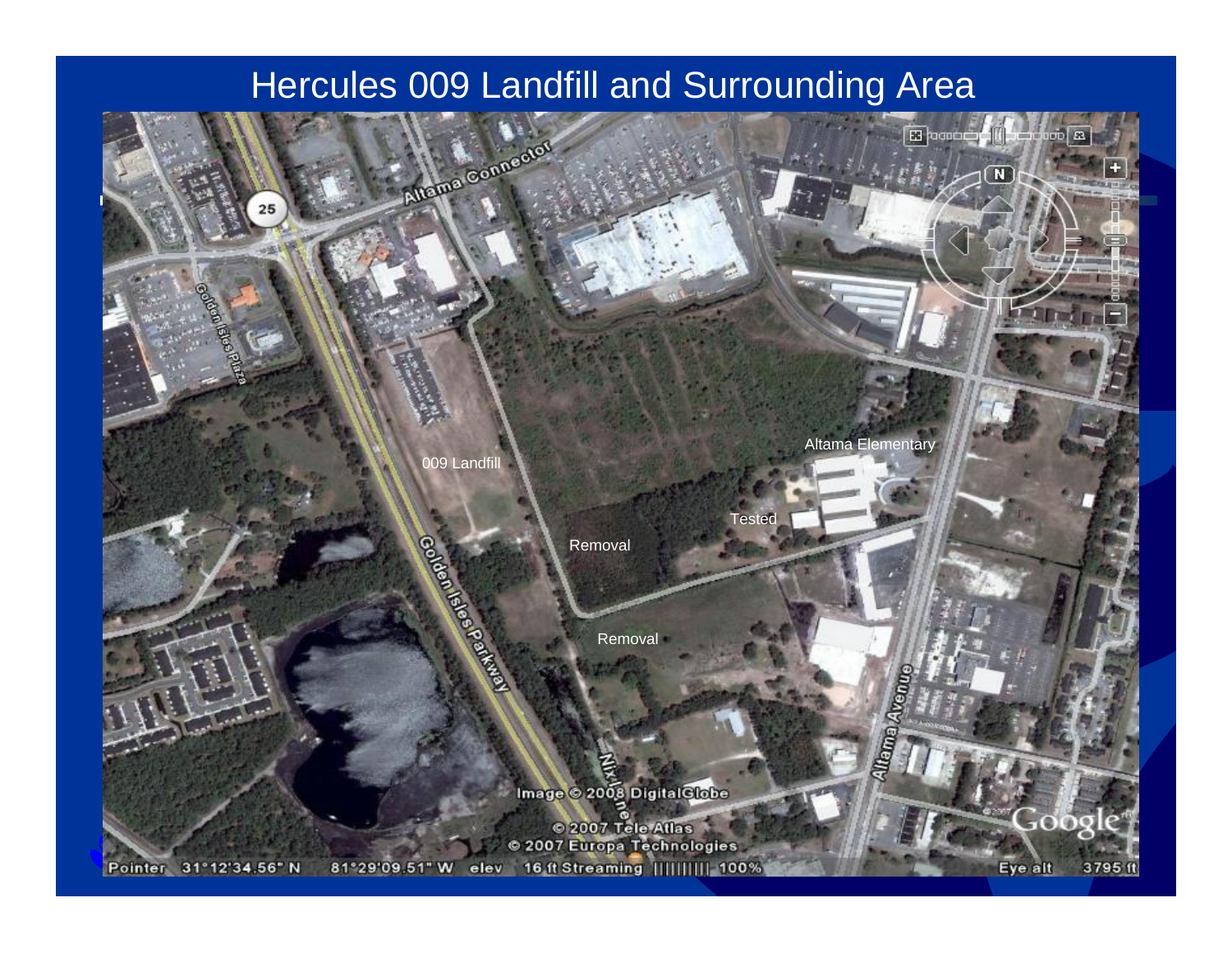# Removal and Testing on Altama Elementary School Property

### This area was voluntarily sampled in 1993





This area was tested in 1996, and cleaned up as documented in the Drainage Ditch Action Soil Removal Report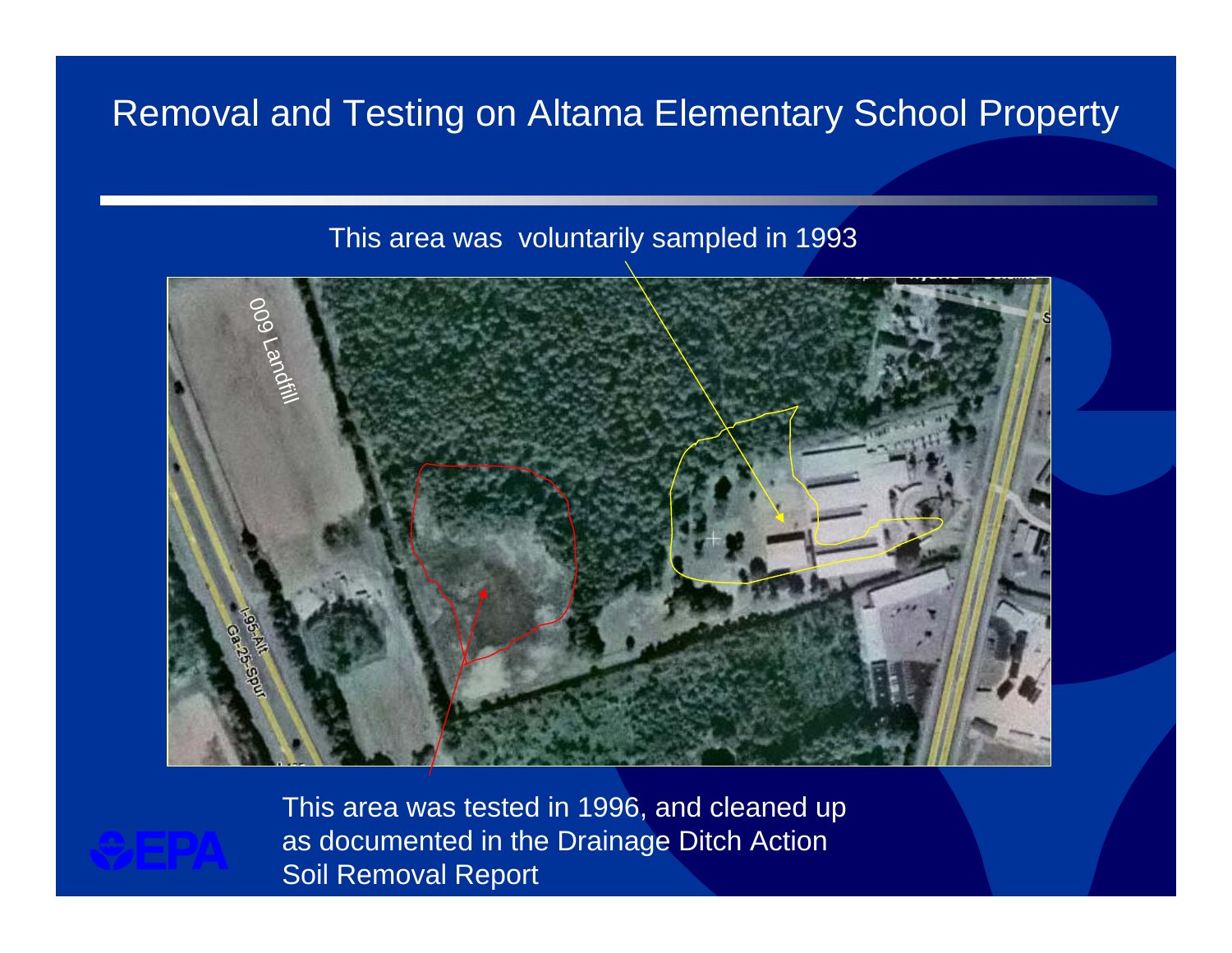### **Sampling and Analysis on Altama Elementary School Grounds**

¾Altama Elementary School grounds sampled in 1993

- Sampling not performed as part of Hercules 009 Landfill cleanup
- $\triangleright$  19 surface soil samples were collected 0 to 6 inches
	- All results were non-detect for technical toxaphene
	- Weathered toxaphene not analyzed (no method existed at the time)
- ¾ All samples were below the detection limit for technical toxaphene. Detection limit ranged from 0.18 ppm to 0.23ppm
	- The detection limit was, and remains, below all health-based standards

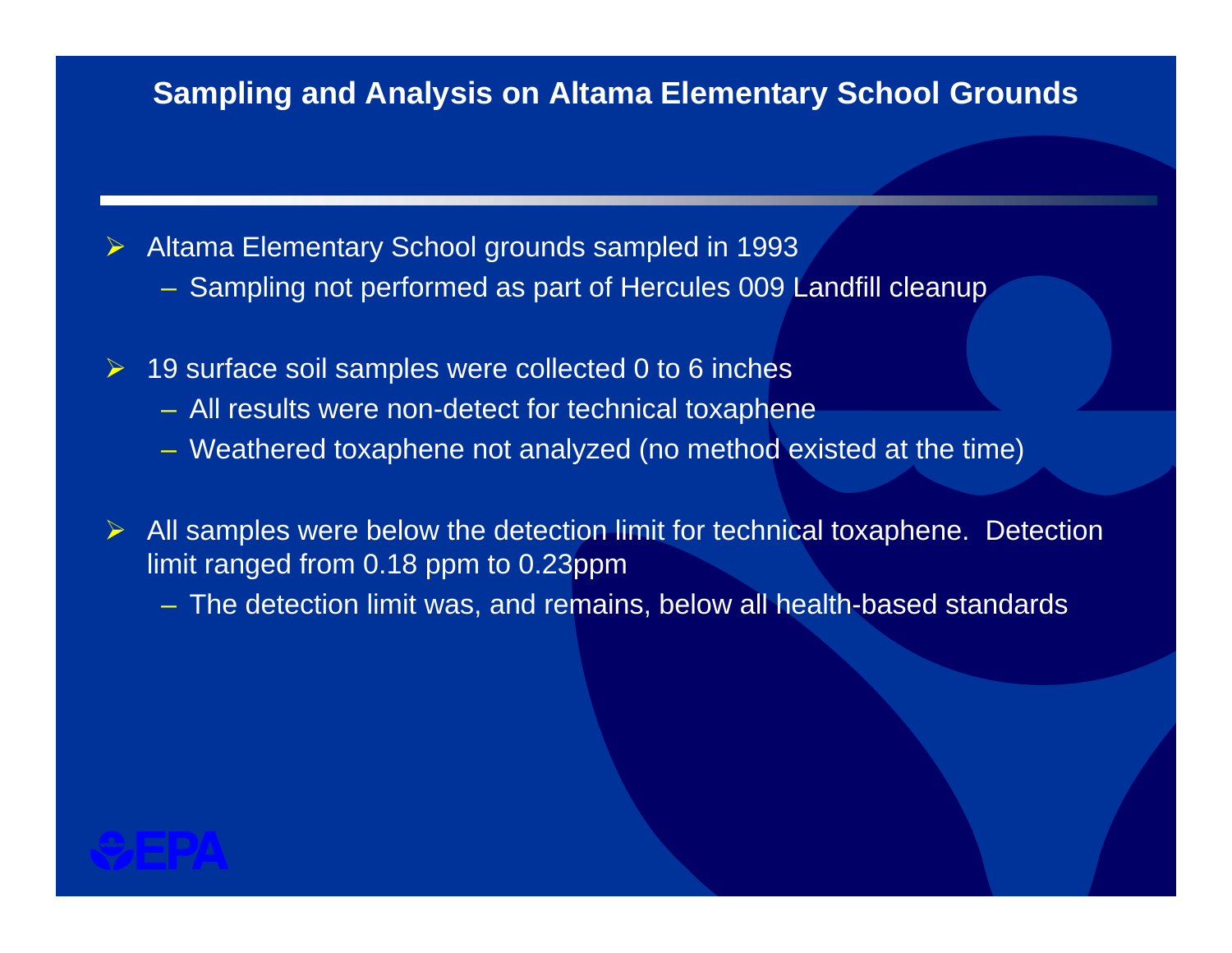# Altama Elementary Surface Soil Sampling

 $\sim$  $\mathbf{e}_\mathrm{a} = \mathbf{e}_\mathrm{a} = \mathbf{e}_\mathrm{a} \mathbf{e}_\mathrm{a}$ 

 $\mathcal{R}(\mathbf{u}) = \mathcal{R}^{\mathcal{A}}(\mathbf{g})$  . The  $\mathbf{1}=\mathbf{1}+\mathbf{1}+\mathbf{1}+\mathbf{1}+\mathbf{1}+\mathbf{1}+\mathbf{1}+\mathbf{1}+\mathbf{1}+\mathbf{1}+\mathbf{1}+\mathbf{1}+\mathbf{1}+\mathbf{1}+\mathbf{1}+\mathbf{1}+\mathbf{1}+\mathbf{1}+\mathbf{1}+\mathbf{1}+\mathbf{1}+\mathbf{1}+\mathbf{1}+\mathbf{1}+\mathbf{1}+\mathbf{1}+\mathbf{1}+\mathbf{1}+\mathbf{1}+\mathbf{1}+\mathbf{1}+\mathbf{1}+\mathbf{1}+\mathbf{1}+\mathbf{1}+\mathbf{$ 

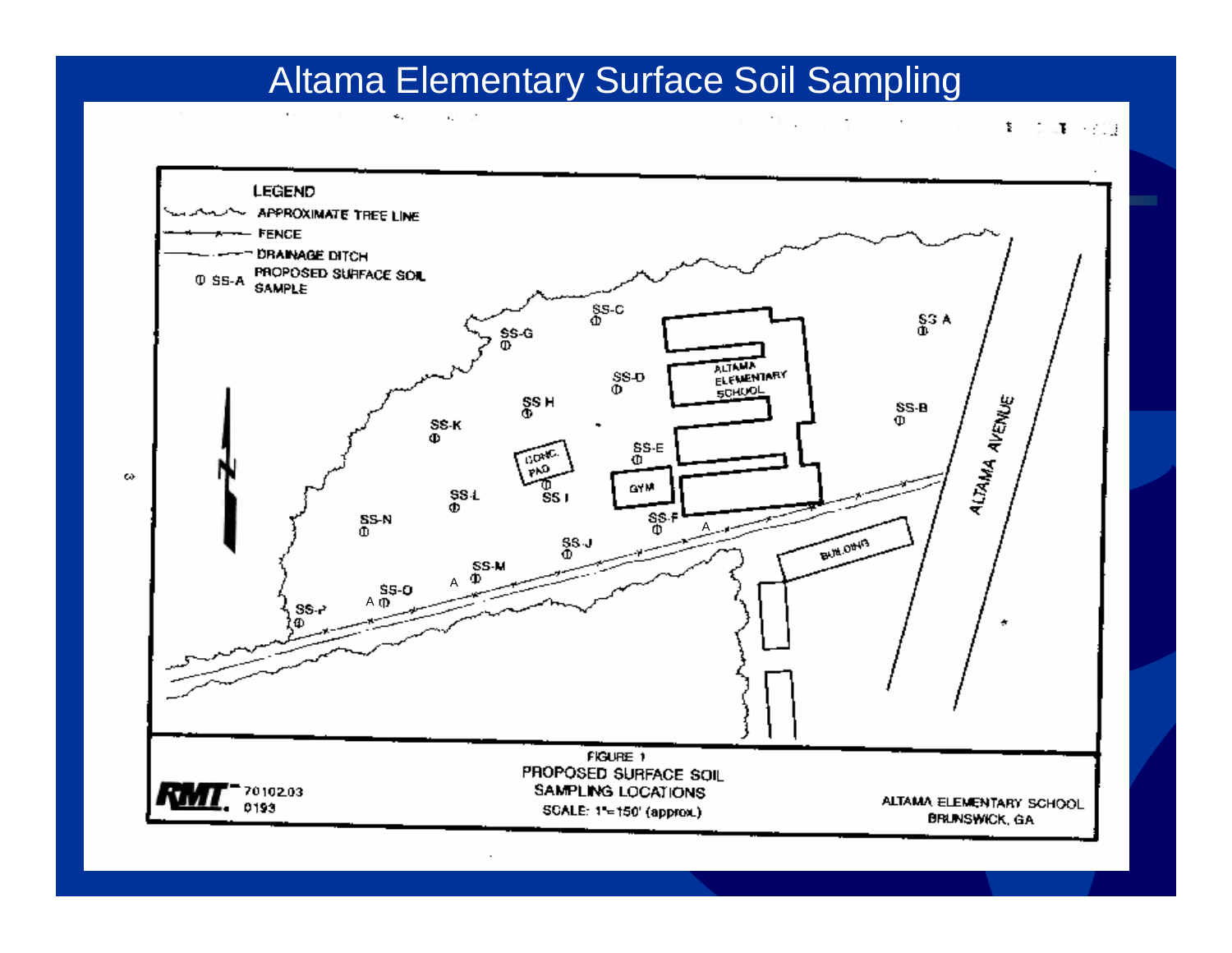### Altama Elementary Sampling and Analysis Results

| <b>SAMPLE</b><br><b>IDENTIFICATION</b> | <b>TOXAPHENE</b><br>(mg/kg) |
|----------------------------------------|-----------------------------|
| SS-A                                   | < 0.19                      |
| SS-B                                   | < 0.20                      |
| SS-C                                   | < 0.21                      |
| DUP01                                  | < 0.22                      |
| SS-D                                   | < 0.19                      |
| SS-E                                   | < 0.19                      |
| SS-F                                   | < 0.19                      |
| SS-G                                   | < 0.20                      |
| SS-H                                   | < 0.20                      |
| SS-I                                   | < 0.20                      |
| SS-J                                   | < 0.18                      |
| SS-K                                   | < 0.20                      |
| SS-L                                   | < 0.21                      |
| SS-M                                   | < 0.19                      |
| SS-N                                   | < 0.22                      |
| SS-O                                   | < 0.21                      |
| SS-P                                   | < 0.23                      |
| SS-Q                                   | < 0.20                      |
| SS-R                                   | < 0.19                      |
| SS-S                                   | < 0.19                      |
| RBLK01                                 | $< 0.005$ mg/L              |

Hercules 009**Cleanup Goal** 

0.25 ppm (technical toxaphene)

Simon/Manning PRG (weathered toxaphene)

1.2 ppm residential (sum of 3 primary breakdown congeners)

EPA Region 9 PRG (technical toxaphene) 0.44 ppm

> -All sample results below detection limit and cleanup goal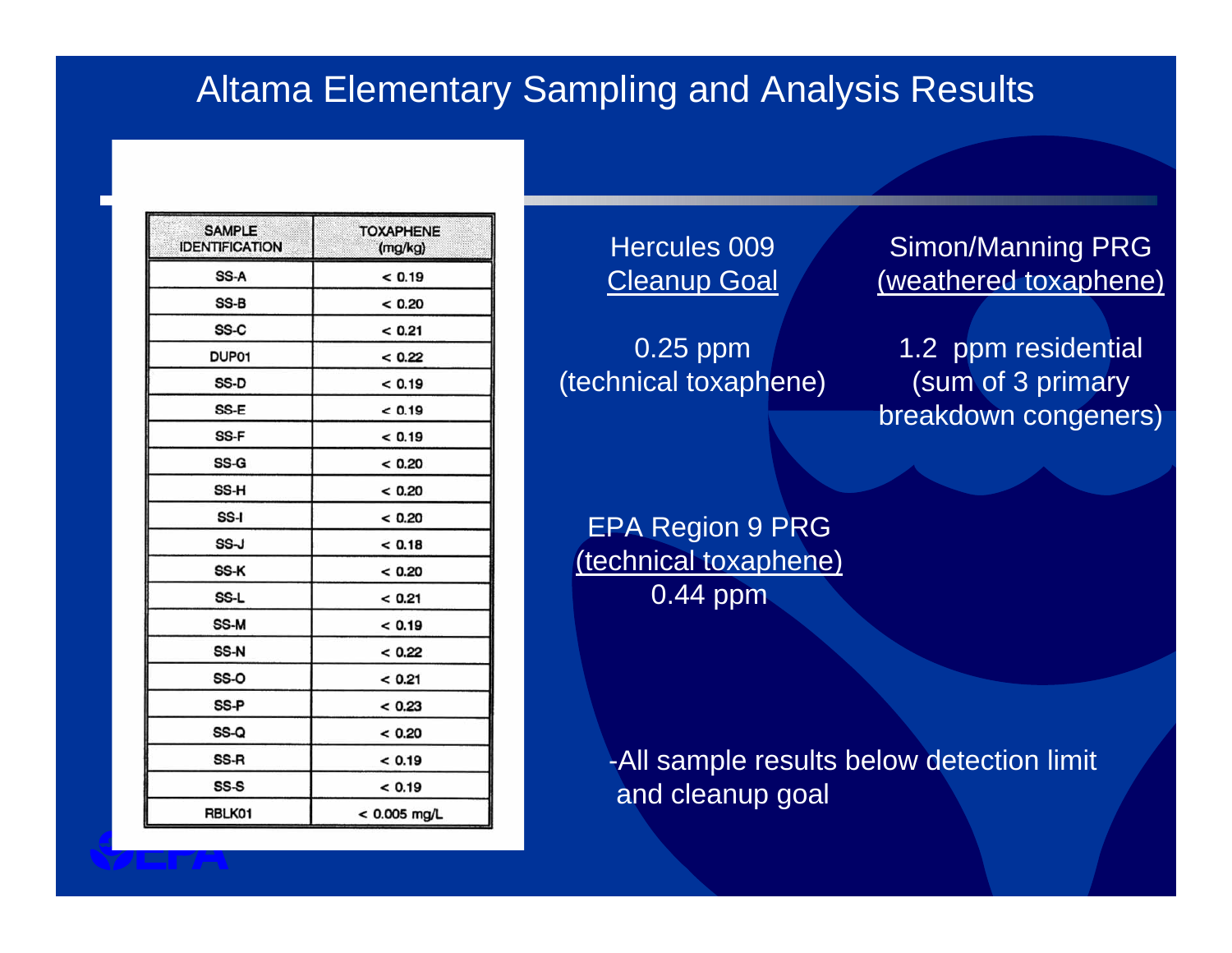### **Drainage Ditch Remediation Project**

- $\triangleright$  A soil removal was conducted on undeveloped property adjacent to 009 Landfill that is owned by Glynn County Schools
- $\triangleright$  Soil samples were collected and analyzed for technical toxaphene (at surface,  $0 - 1$  foot, and subsurface from 1-2 feet)
- $\triangleright$  Cleanup goal for surface soil was 0.25 parts per million (ppm) and for subsurface soil was 76 ppm
- $\triangleright$  Sampling and excavation moved in grid fashion away from landfill until a clean line was established
- $\triangleright$  Technical toxaphene concentrations in excavated soils ranged from 0.18 ppm to 77 ppm. Typical exceedance less than 3 ppm.

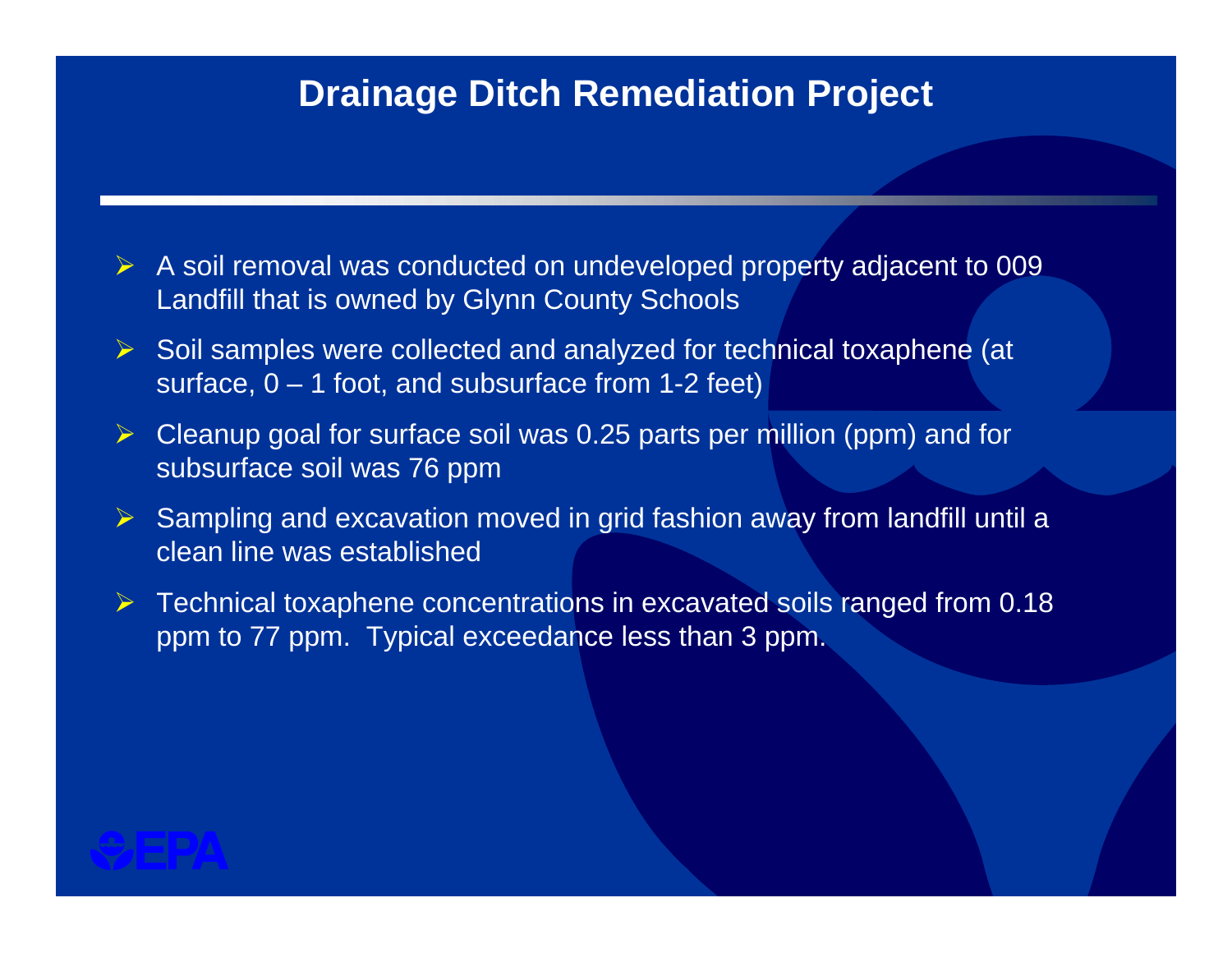# **2005 Office of Inspector General Regional Recommendations**

- $\triangleright$  The OIG evaluated Hercules 009 investigation and cleanup activities at the request of the Glynn Environmental Coalition
	- Concerns were expressed by the OIG that the toxicity of toxaphene breakdown products should be given additional attention
- $\triangleright$  The OIG recommended that EPA Region 4 take several actions relating to the Hercules 009 Landfill
	- Employ Best Available Science by using GC-NIMS to determine if toxaphene breakdown products are present in the surrounding groundwater – 2006 Groundwater sampling
	- Assess the resulting risk, if any, to human health and the environment Re-evaluation of Site Risks
	- Issue the Second Five-year Review Report for the 009 Landfill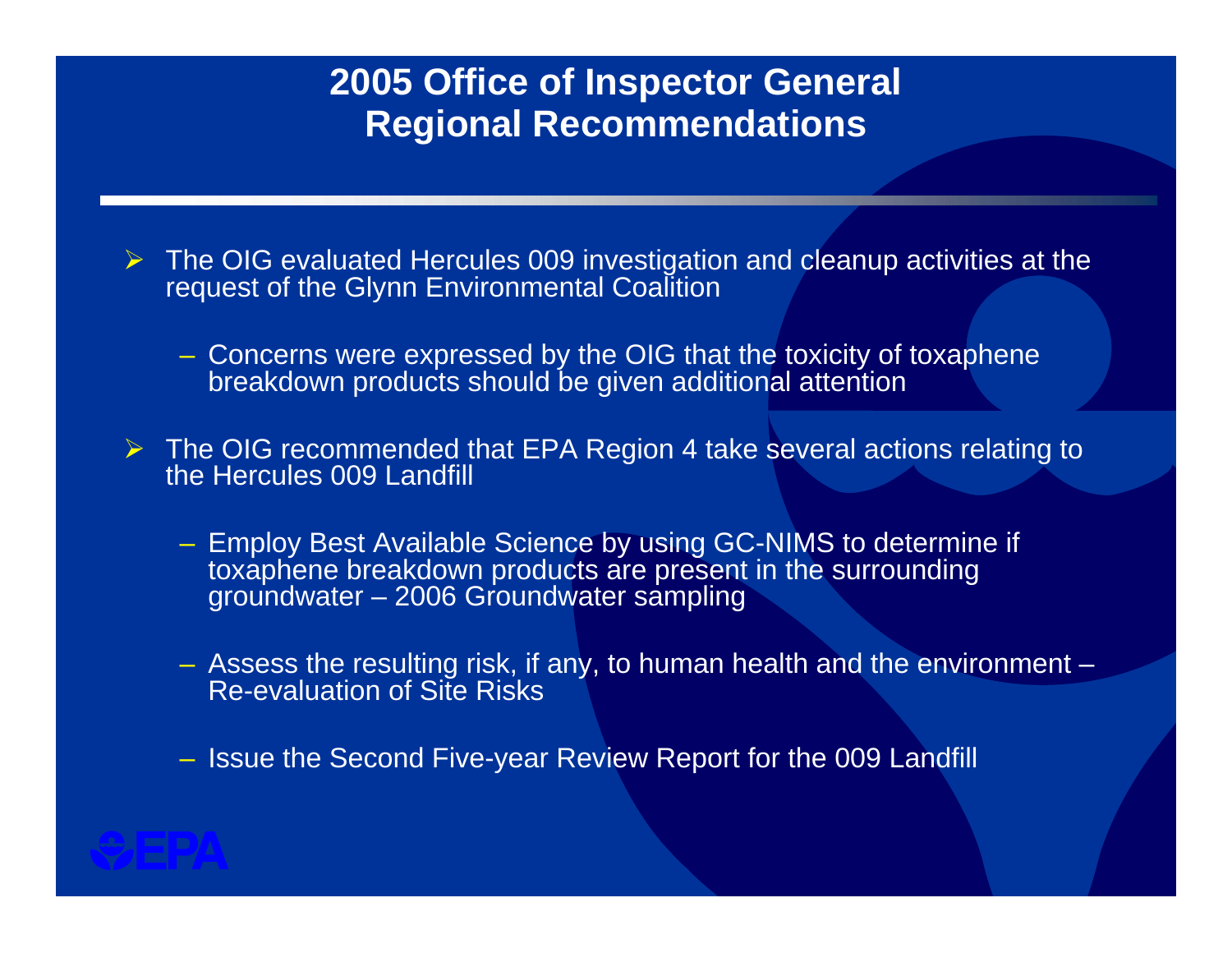### **2006 Groundwater Sampling**

- Groundwater samples were analyzed using GC-NIMS for toxaphene breakdown products
- Two groundwater wells had detection of breakdown products below Safe Drinking Water Act Maximum Contaminant Levels (MCLs)
- Results from wells farthest down-gradient did not detect toxaphene breakdown products
- Contaminant concentrations were below both the current MCL for drinking water and the Preliminary Remediation Goals (PRGs) developed by Simon/Manning

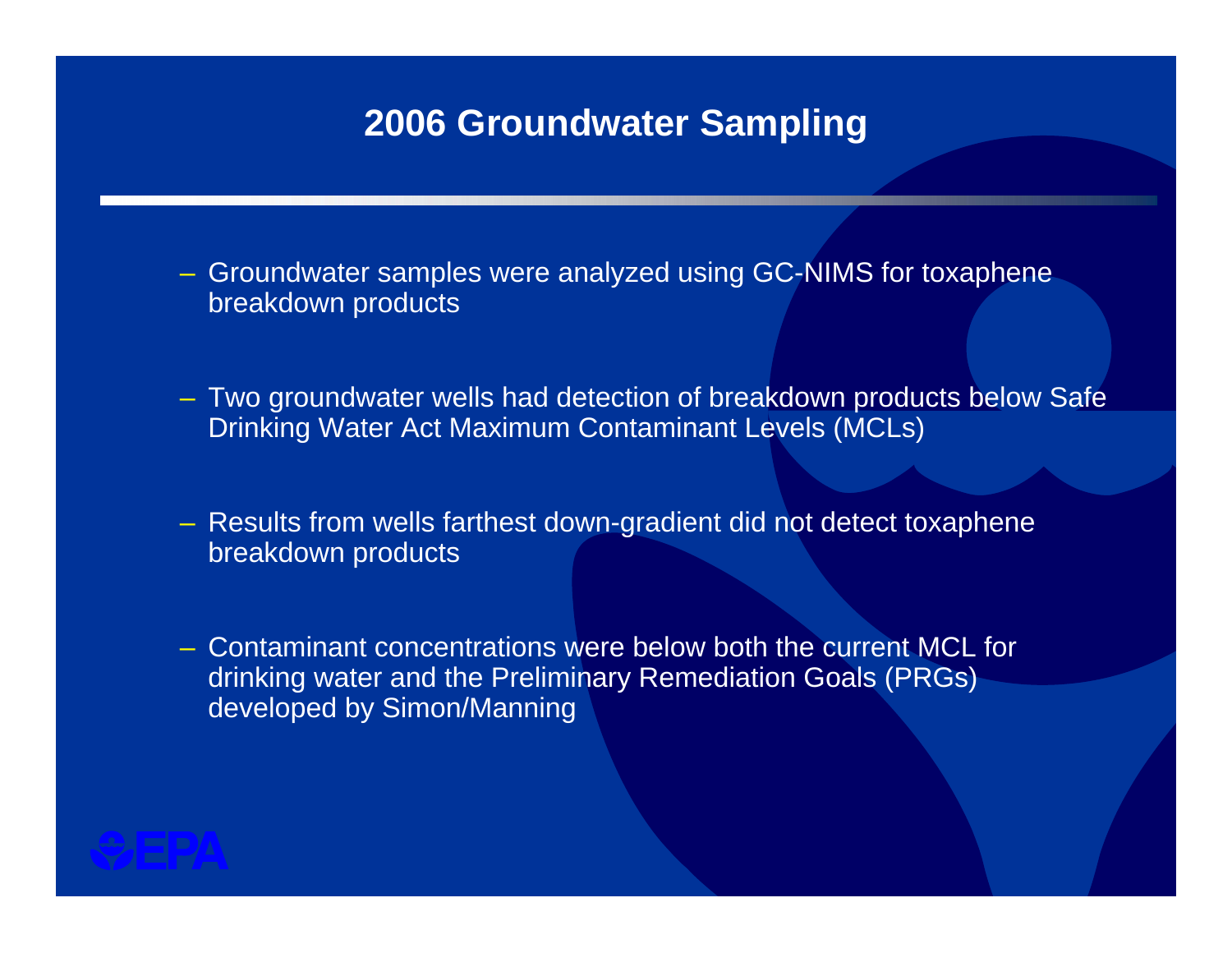### **Toxaphene Exposure Routes**

 $\triangleright$  The OIG focused their review on groundwater because a literature review determined that people are most likely to be exposed to toxaphene from the consumption of contaminated fish or water

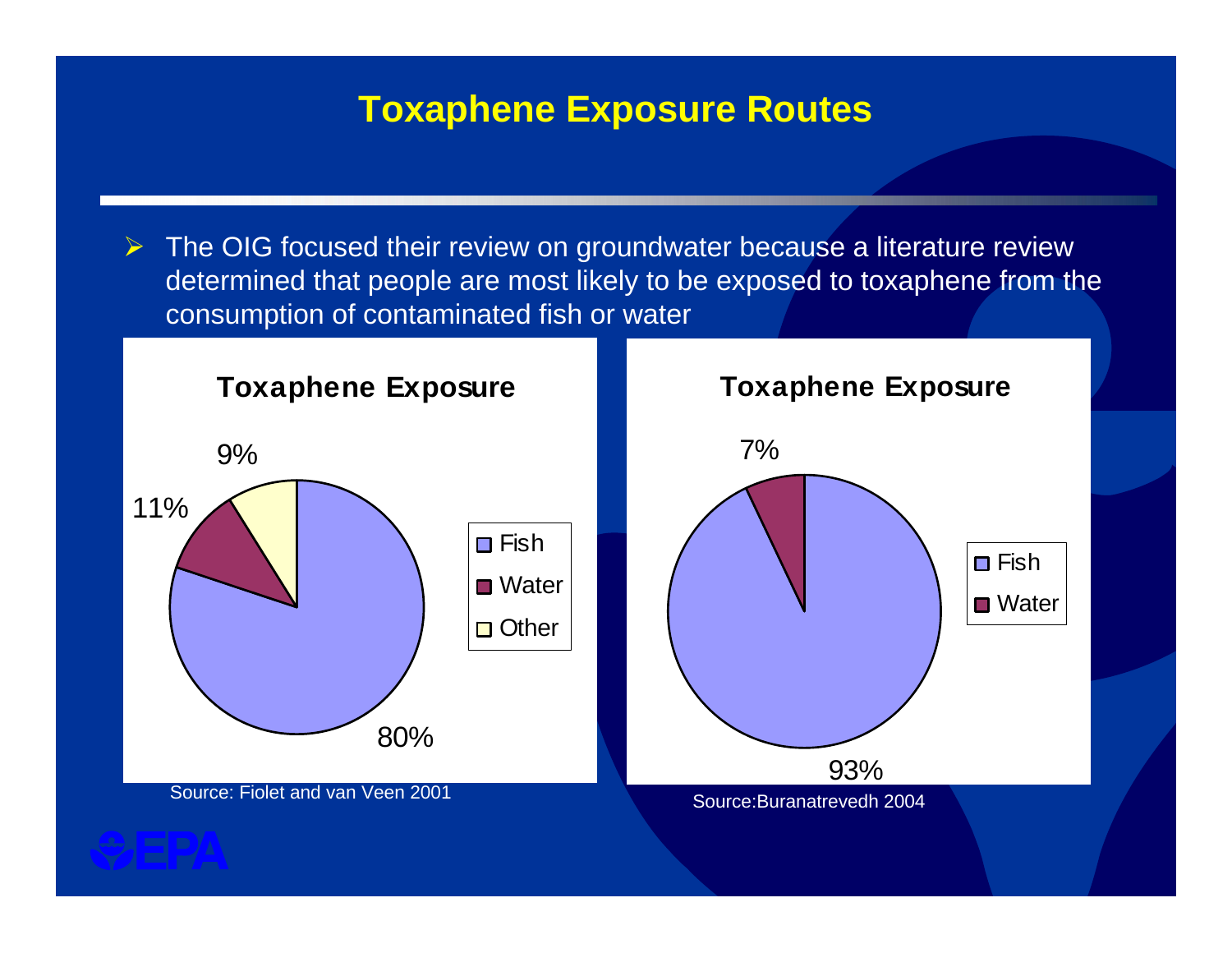### **Re-evaluation of Site Risks**

- $\triangleright$  EPA Region 4 conducted a re-analysis of European toxicity data and determined that weathered toxaphene breakdown products are less toxic than technical toxaphene.
- $\triangleright$  EPA OIG supported the risk assessment approach developed by Dr. Ted Simon, EPA, and Dr. Randall Manning, GAEPD, as the best available science regarding risk of exposure to weathered toxaphene

 $\triangleright$  Weathered toxaphene breakdown products differ by environmental media

- Water: Three persistent congeners in water are of primary concern for biota (fish, humans)
- Soil: Prevalent congeners (Hx-Sed, Hp-Sed) are of lesser concern because studies indicate they are eliminated from the body quickly
- $\triangleright$  Region 4 has developed screening criteria for congeners that are of primary concern for biota
- ¾ No screening criteria for congeners prevalent in soil (Hx-Sed, Hp-Sed) has been developed yet
- $\triangleright$  Research is being conducted at the national level regarding analytical methods for weathered toxaphene breakdown products and defining risk assessment benchmarks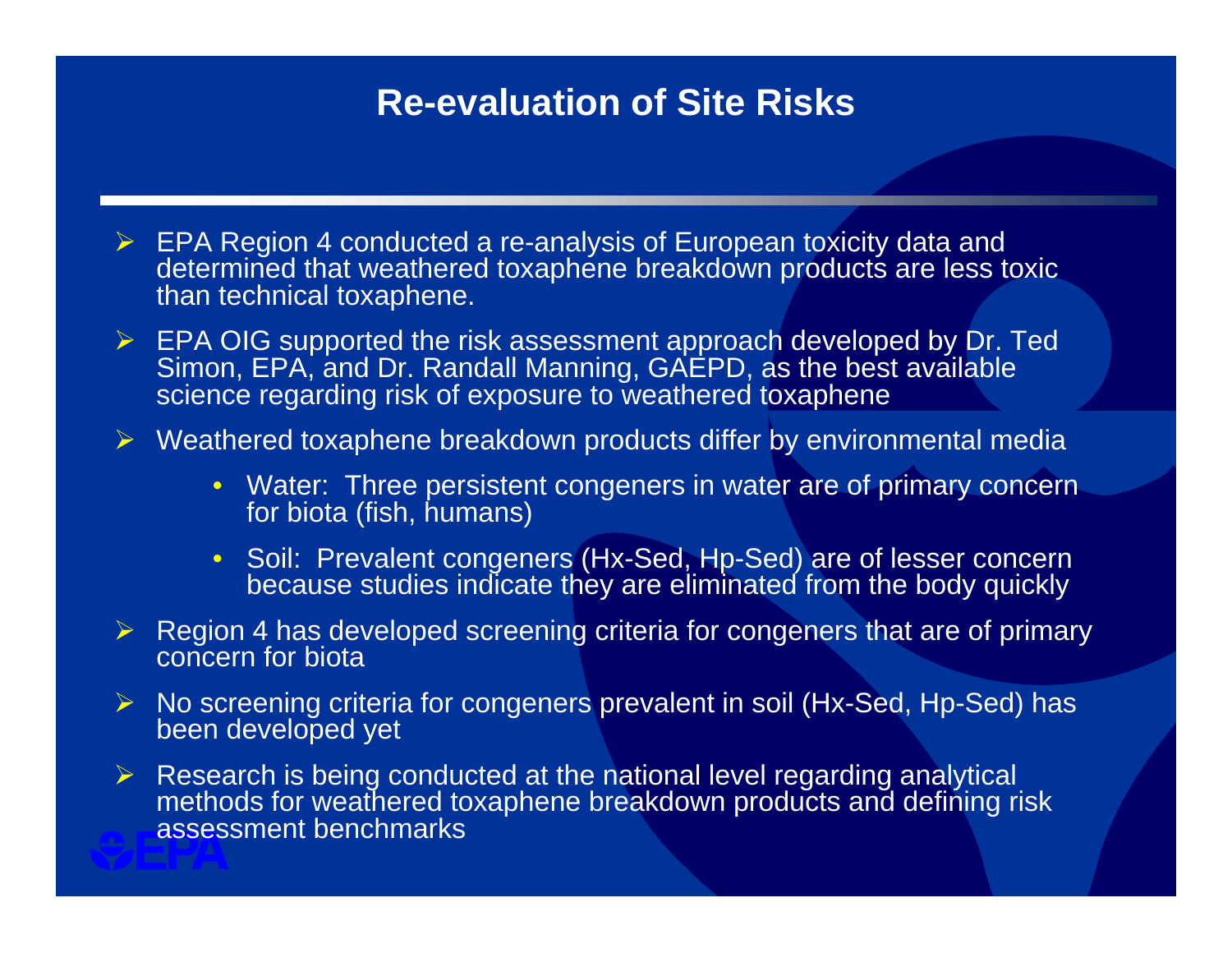## **Region 4 Response to OIG Review**

### **▶ 2006 Groundwater Sampling Results**

- Weathered toxaphene breakdown products identified in on-site groundwater at levels below MCL's and risk-based standards
- No off-site migration or exposure to technical toxaphene or weathered toxaphene in groundwater is taking place.

### $\triangleright$  Re-evaluation of Site Risks

- Weathered toxaphene breakdown products pose less risk than technical toxaphene in soil medium based on best available science
- Primary exposure route of concern is water to biota
- Analytical methods, risk assessment, and cleanup goals for weathered toxaphene are the subject of ongoing research
- ¾ Review and Issuance of Five-Year Review Report
	- Remedy determined to be protective and exposure pathways under control
	- Second Five-Year Review Issued on June 13, 2006